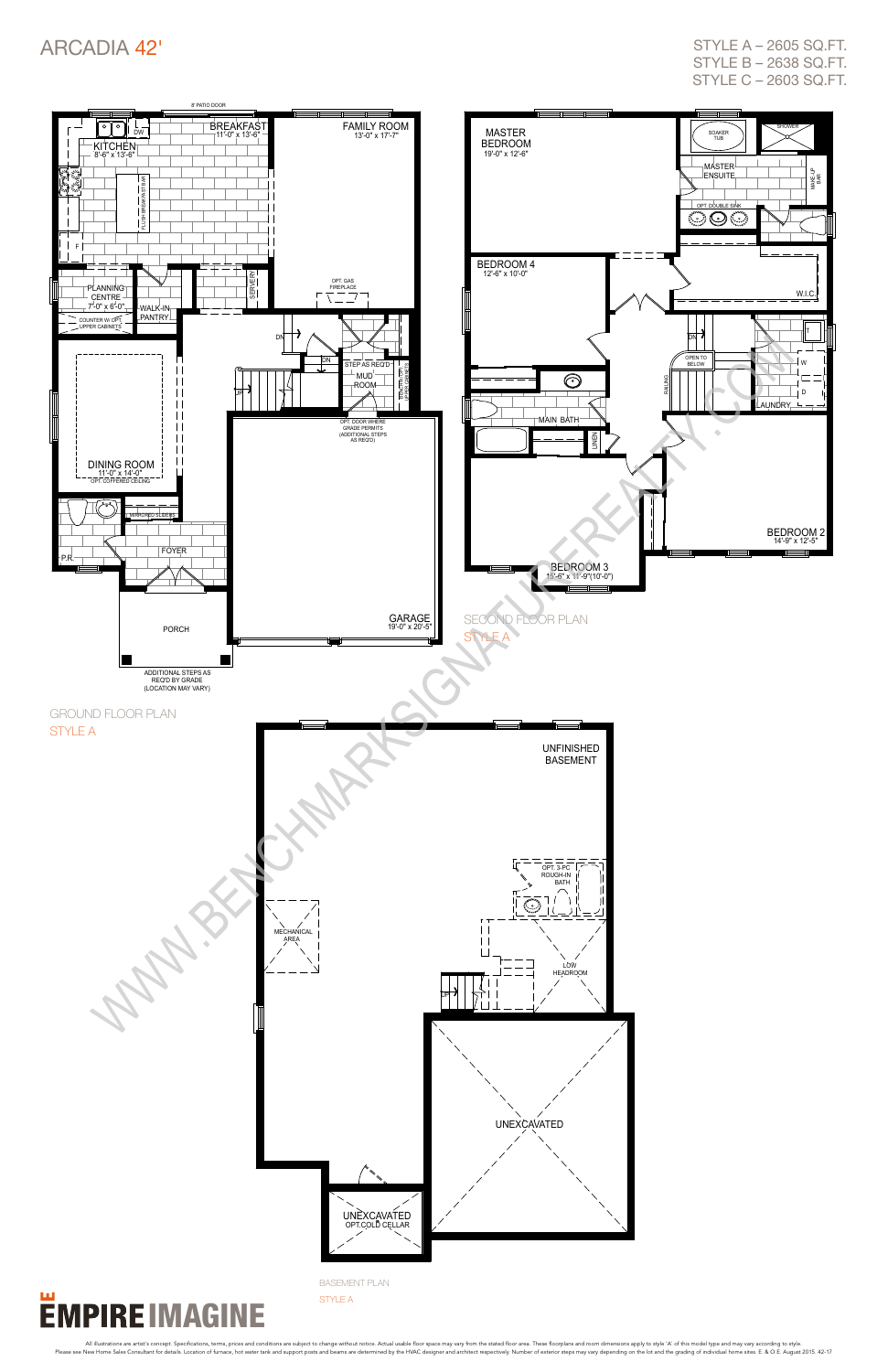#### Equestria 42'



## **EMPIRE IMAGINE**

All illustrations are artist's concept. Specifications, terms, prices and conditions are subject to change without notice. Actual usable floor space may vary from the stated floor area. These floorplans and como dimensions

style a – 3000 sq.ft. style b – 2995 sq.ft. style c – 3006 sq.ft.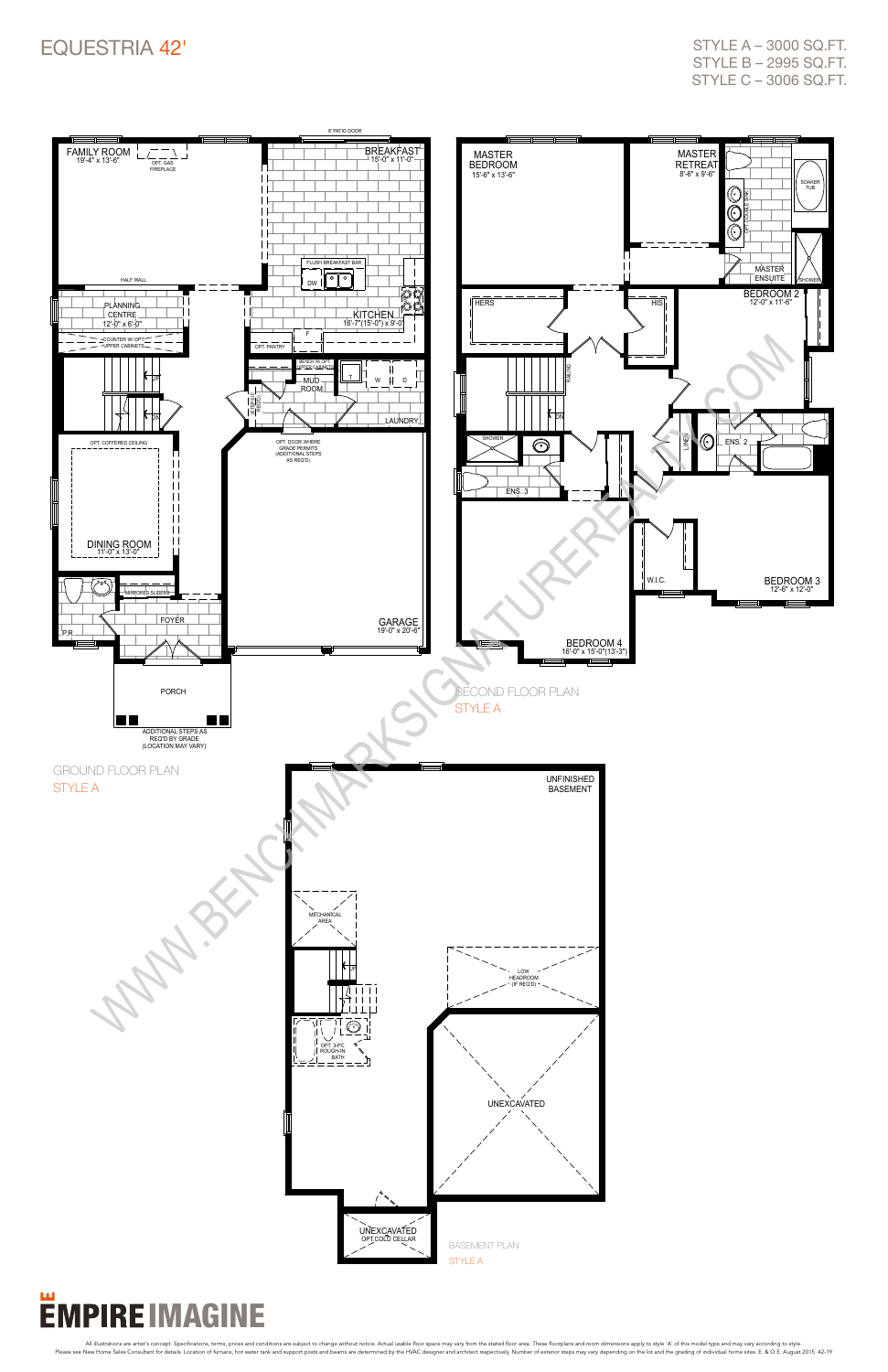

All illustrations are artist's concept. Specifications, terms, prices and conditions are subject to change without notice. Actual usable floor space may vary from the stated floor area. These floorplans and como dimensions

STYLE A - 2218 SQ.FT. style b – 2224 sq.ft. style c – 2243 sq.ft.



basement plan style A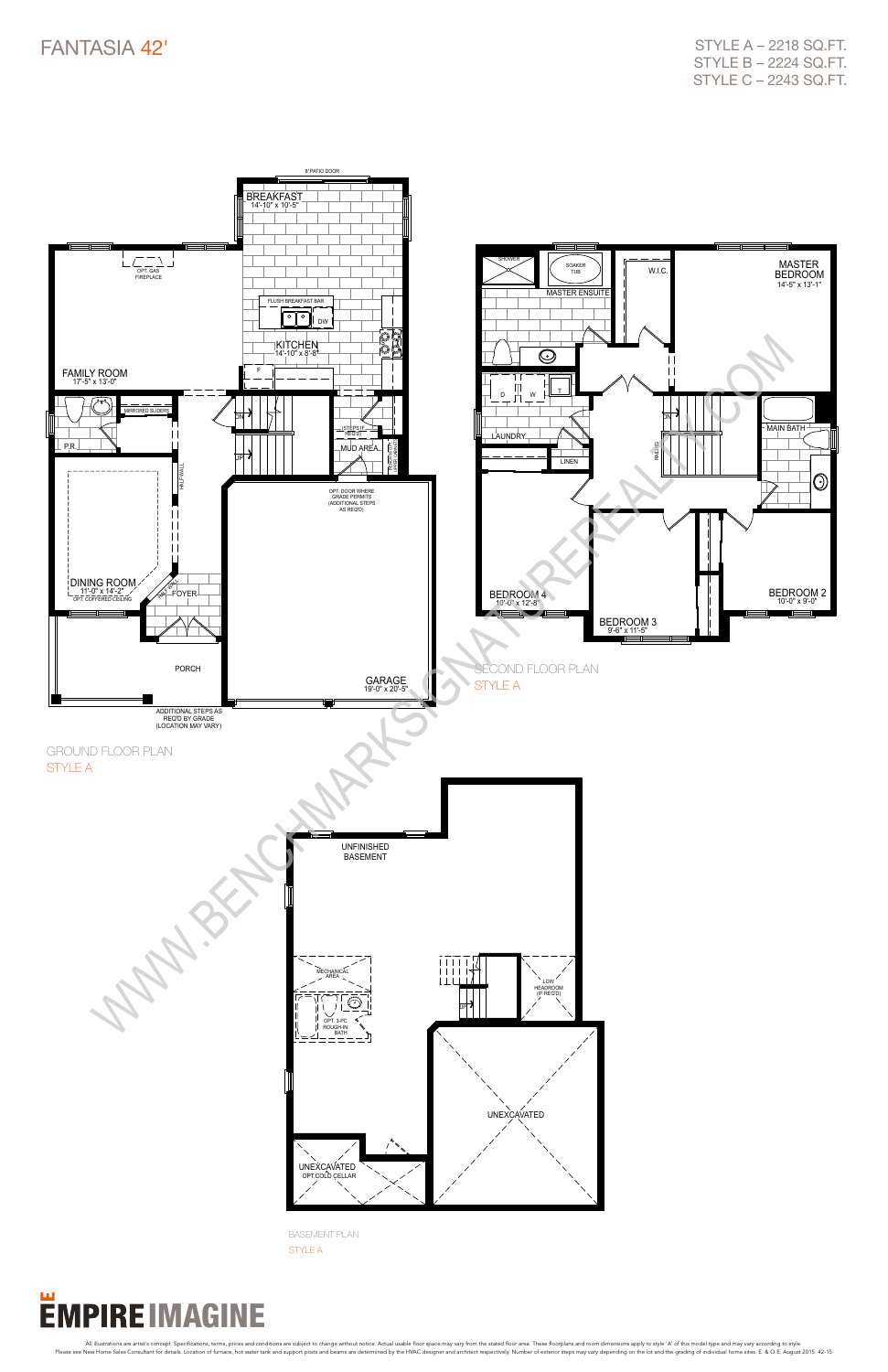

# **EMPIRE IMAGINE**

All illustrations are artist's concept. Specifications, terms, prices and conditions are subject to change without notice. Actual usable floor space may vary from the stated floor area. These floorplans and como dimensions

### FEATHERSTONE 42'

style a – 3220 sq.ft. style b – 3238 sq.ft. style c – 3249 sq.ft.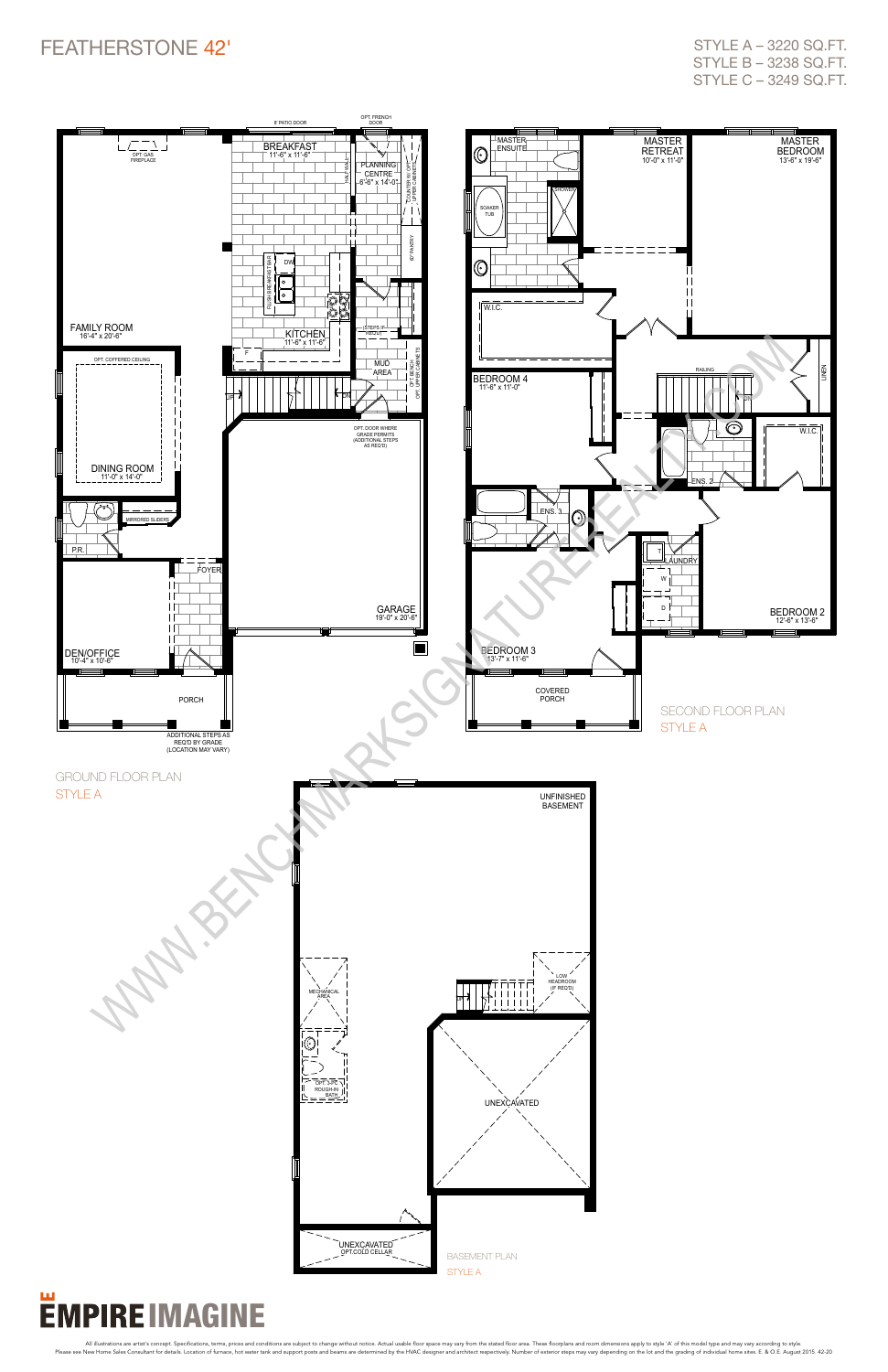

## **EMPIRE IMAGINE**

All illustrations are artist's concept. Specifications, terms, prices and conditions are subject to change without notice. Actual usable floor space may vary from the stated floor area. These floorplans and como dimensions

#### NARNIA 42'

style a – 2922 sq.ft. style b – 2912 sq.ft. style c – 2933 sq.ft.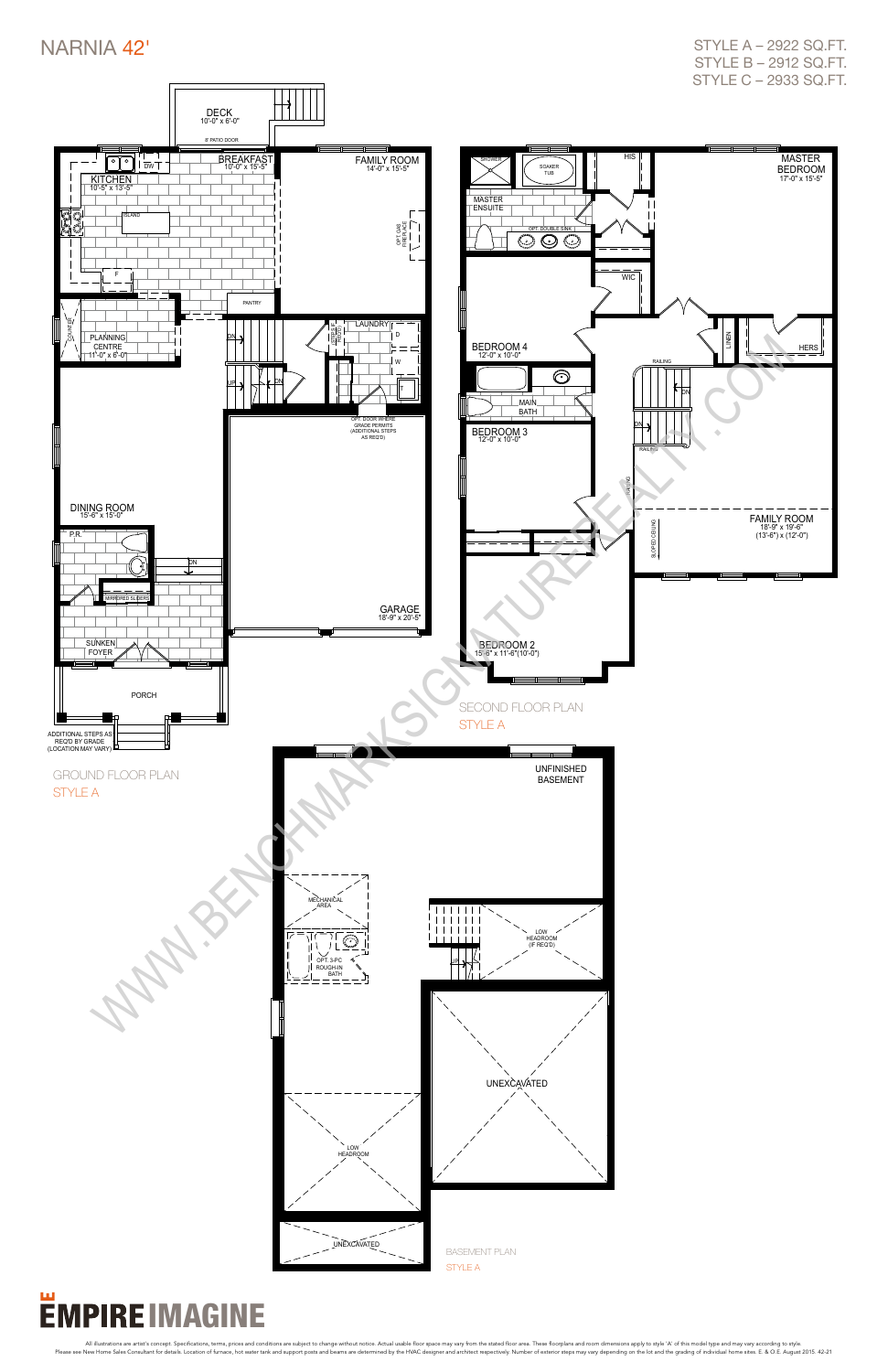

All illustrations are artist's concept. Specifications, terms, prices and conditions are subject to change without notice. Actual usable floor space may vary from the stated floor area. These floorplans and como dimensions



style a – 2415 sq.ft. style b – 2412 sq.ft. style c – 2413 sq.ft.

basement plan style A